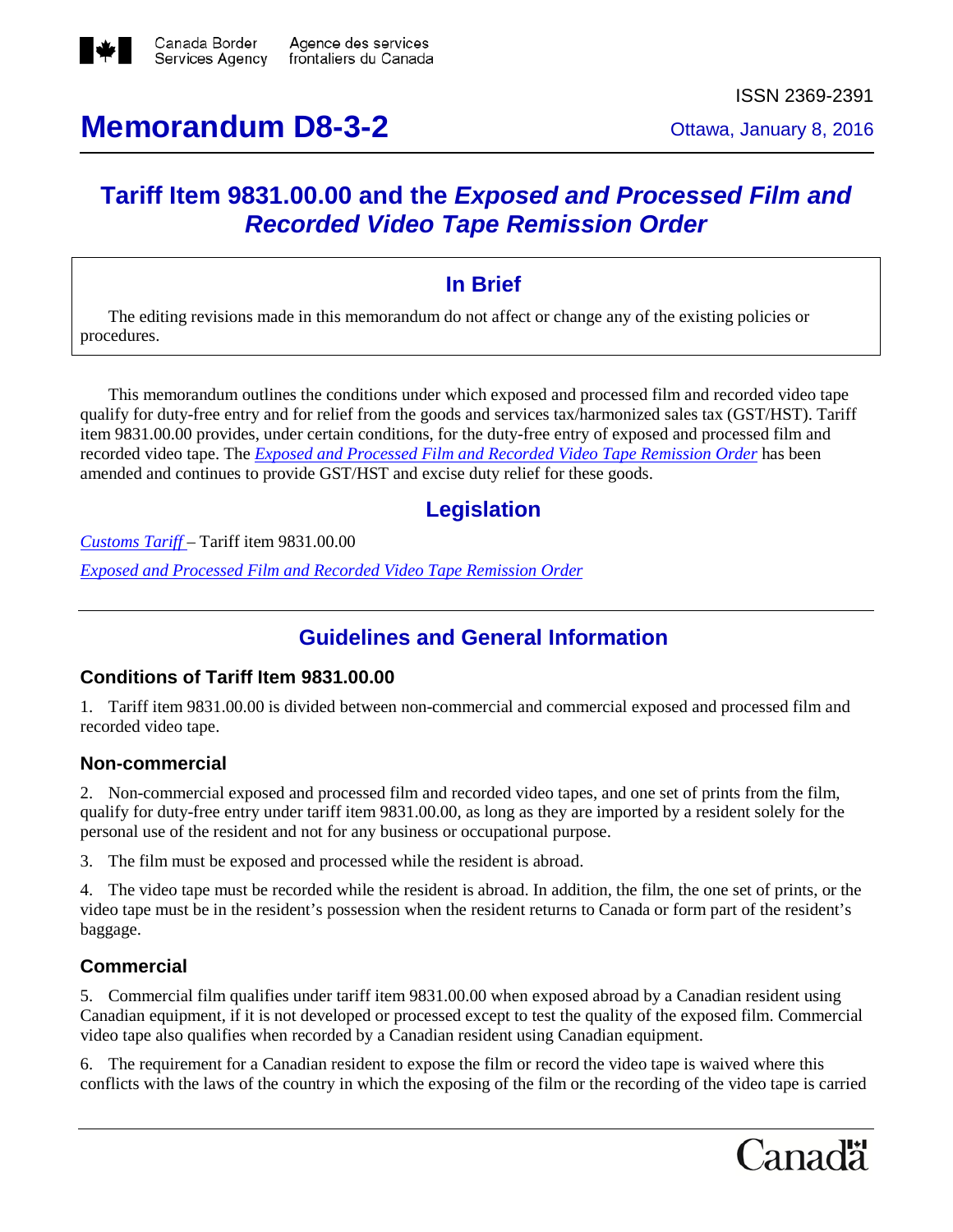out, or where it is impracticable to employ a resident in exposing the film or recording the video tape and the person so employed is either a technical specialist or the employment is of a casual nature.

7. The requirement to use Canadian equipment is waived where the equipment used is a replacement for Canadian equipment that has become defective during the exposing of the film or the recording of the video tape; or the equipment used is an aircraft, vessel, or a vehicle rented in the country in which the exposing of the film or the recording of the video tape is carried out.

8. The Canada Border Services Agency (CBSA) realizes that the processing of commercial film outside of Canada may be required to obtain "rushes" as a result of extenuating circumstances such as filming in isolated areas. However, unless the Department is satisfied that it would have been impracticable to have the work done in Canada, processed commercial film will not qualify for duty-free entry under tariff item 9831.00.00, or for a remission of the GST/HST under the *[Exposed and Processed Film and Recorded Video Tape Remission Order](http://laws-lois.justice.gc.ca/eng/regulations/C.R.C.%2C_c._763/page-1.html)*.

# **Goods and Services Tax/Harmonized Sales Tax (GST/HST)**

9. To qualify for GST/HST relief under the *[Exposed and Processed Film and Recorded Video Tape Remission](http://laws-lois.justice.gc.ca/eng/regulations/C.R.C.%2C_c._763/page-1.html)  Order*, films and video tapes must meet the same conditions as those identified in tariff item 9831.00.00.

#### **Documentation**

10. The number 76-1314 must appear in the "Special Authority" field of all customs documents to claim a remission of the GST/HST in accordance with the Remission Order.

11. Importers of commercial film and video tape must also provide one of the following to obtain GST/HST relief:

*(a)* a copy of Form B13A, *Export [Declaration](http://www.cbsa-asfc.gc.ca/publications/forms-formulaires/b13a-eng.html)*, completed in respect of the film or video tape certified by an officer at the customs office where the goods were exported from Canada and bearing the notation "not subject to drawback" or "non admissible au drawback";

*(b)* accounting documents authenticated by an officer employed in the administration or enforcement of customs in the country to which the film or video tape was exported; or

*(c)* a copy of the shipping documents confirming the exportation of the film or video tape.

12. Importers of commercial film or video tape shall also be able to provide proof that the work done abroad was done by Canadian residents using Canadian equipment, or otherwise complies with the conditions of tariff item 9831.00.00 and the Remission Order. The statement (see the Appendix), signed by a responsible individual involved with the importation who can provide the necessary proof, must be provided at the time of accounting.

13. The statement may be handwritten, stamped, or typed on a commercial contract or invoice covering the goods.

## **Corrections and Re-determinations**

14. In accordance with subsection 32.2(2) of the *[Customs](http://laws-lois.justice.gc.ca/eng/acts/C-52.6/) Act* (the Act), the importer is obligated to make a correction to declarations of tariff classification, value for duty, and origin within 90 days after the importer has reason to believe that the original declaration is incorrect. For example, if the importer realizes that commercial film imported under tariff item 9831.00.00 did not qualify because a drawback of customs duties and taxes had been claimed for the film, the importer is obligated to adjust the accounting declaration for the goods accordingly.

15. To correct a declaration, Form B2, *Canada Customs – [Adjustment](http://www.cbsa-asfc.gc.ca/publications/forms-formulaires/b2-eng.html) Request*, should be submitted to the appropriate regional CBSA office and any customs duties and taxes owing paid. A correction shall be treated for the purposes of the [Act](http://laws-lois.justice.gc.ca/eng/acts/C-52.6/) as if it were a re-determination under paragraph  $59(1)(a)$  of the [Act.](http://laws-lois.justice.gc.ca/eng/acts/C-52.6/)

16. The obligation to make a correction in respect of imported goods ends four years after the goods are accounted for under subsection  $32(1)$ ,  $(3)$ , or  $(5)$  of the [Act.](http://laws-lois.justice.gc.ca/eng/acts/C-52.6/)

17. For more information on the filing of corrections, refer to [Memorandum](http://www.cbsa-asfc.gc.ca/publications/dm-md/d11/d11-6-6-eng.html) D11-6-6, *"Reason to Believe" and [Self-adjustments](http://www.cbsa-asfc.gc.ca/publications/dm-md/d11/d11-6-6-eng.html) to Declarations of Origin, Tariff Classification, and Value for Duty*.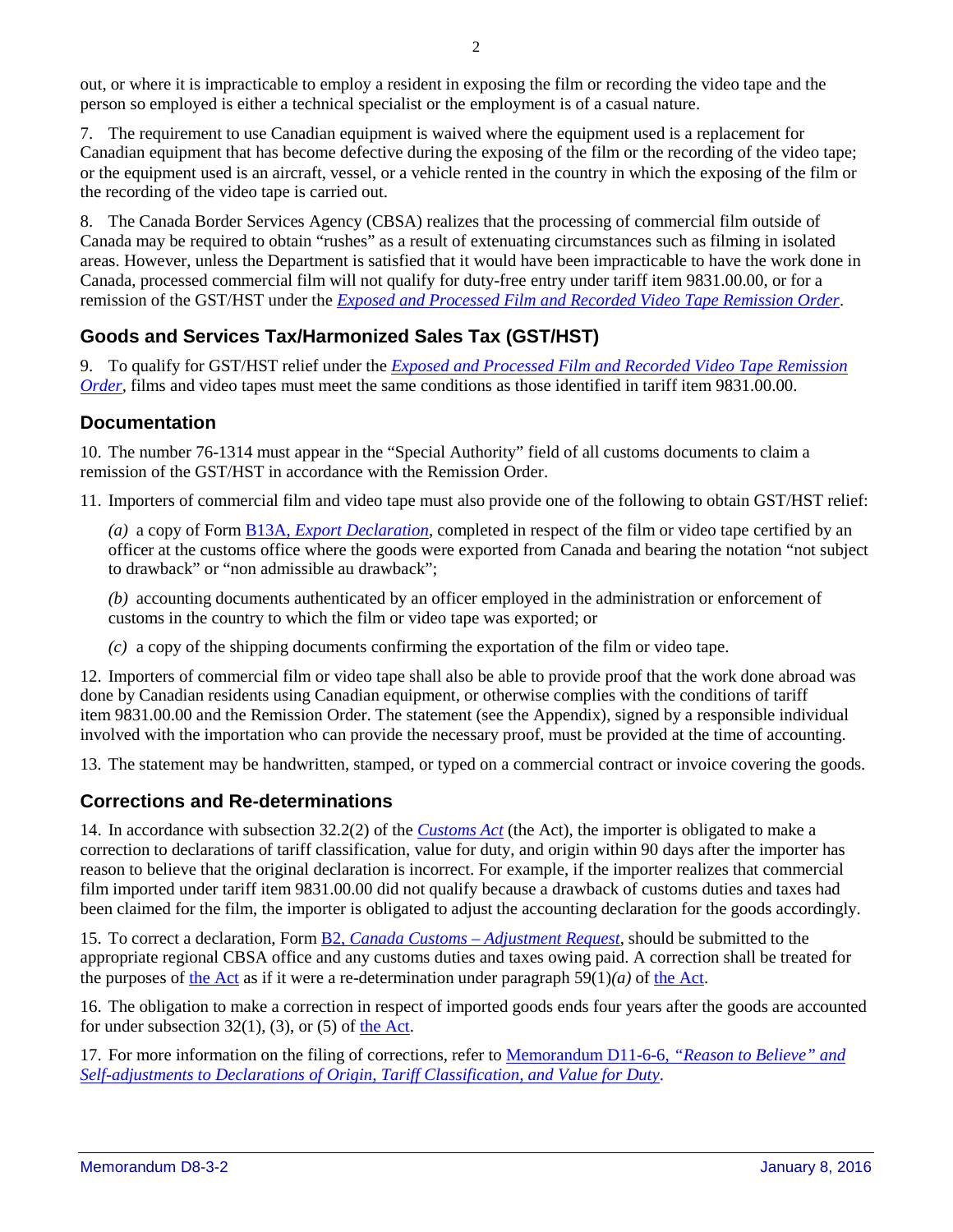# **Failure to Comply**

18. If the goods no longer qualify under tariff item 9831.00.00, they will also fail to comply with the terms of the *[Exposed and Processed Film and Recorded Video Tape Remission Order](http://laws-lois.justice.gc.ca/eng/regulations/C.R.C.%2C_c._763/page-1.html)*. Under subsection 118(1) of the *[Customs](http://www.cbsa-asfc.gc.ca/trade-commerce/tariff-tarif/menu-eng.html) [Tariff](http://www.cbsa-asfc.gc.ca/trade-commerce/tariff-tarif/menu-eng.html)*, within 90 days after the date of failure to comply, the importer must report the failure to comply to a CBSA officer and pay an amount equal to the amount of duties, in this case the GST/HST, that were relieved. When filing Form [B2,](http://www.cbsa-asfc.gc.ca/publications/forms-formulaires/b2-eng.html) the importer must ensure that the "Special Authority" field is left blank.

19. Importers can submit Form [B2](http://www.cbsa-asfc.gc.ca/publications/forms-formulaires/b2-eng.html) under a dual authority, in this case subsection 32.2(2) of the [Act](http://laws-lois.justice.gc.ca/eng/acts/C-52.6/) and subsection 118(1) of the *[Customs](http://www.cbsa-asfc.gc.ca/trade-commerce/tariff-tarif/menu-eng.html) Tariff*.

## **Audit, Examination, or Verification**

20. If as a result of an audit, examination, or verification by the CBSA, goods are found to have been declared incorrectly, the customs duties payable on the goods will be subject to a re-determination or further redetermination under paragraph 59(1)*(a)* or *(b)* of the [Act,](http://laws-lois.justice.gc.ca/eng/acts/C-52.6/) whichever is applicable.

21. Under subsection 118(1) of the *[Customs](http://www.cbsa-asfc.gc.ca/trade-commerce/tariff-tarif/menu-eng.html) Tariff*, where the importer has failed to comply with the terms of the Remission Order, an amount equal to the duties relieved will be owing. In this case, the GST/HST and any other excise taxes normally assessed against exposed and processed film and recorded video tape will be owing.

#### **Interest and Penalties**

22. In accordance with subsection  $33.4(1)$  of the [Act,](http://laws-lois.justice.gc.ca/eng/acts/C-52.6/) the importer is liable to pay interest against any outstanding customs duty amount owed to the CBSA, from the day following the original date of accounting until the amount is paid in full. The interest will be calculated at the specified rate beginning on the first day after the date the importer became liable to pay the customs duties. For example, where it is determined that the goods were imported incorrectly under tariff item 9831.00.00 for the reason mentioned in paragraph 10, the importer is obligated to pay interest on the customs duty amount owing from the day following the original date of release until the amount owing is paid.

23. Importers who have "reason to believe" and who do not file corrections within the 90-day period as required under section 32.2 of [the Act](http://laws-lois.justice.gc.ca/eng/acts/C-52.6/) will be liable to penalties under the Administrative Monetary Penalty System (AMPS).

24. More information on penalties is available in Memorandum D22-1-1, *[Administrative](http://www.cbsa-asfc.gc.ca/publications/dm-md/d22/d22-1-1-eng.html) Monetary Penalty [System](http://www.cbsa-asfc.gc.ca/publications/dm-md/d22/d22-1-1-eng.html)*.

25. More information on self-adjustments is available in [Memorandum](http://www.cbsa-asfc.gc.ca/publications/dm-md/d11/d11-6-6-eng.html) D11-6-6, *"Reason to Believe" and Selfadjustments to Declarations of Origin, Tariff [Classification,](http://www.cbsa-asfc.gc.ca/publications/dm-md/d11/d11-6-6-eng.html) and Value for Duty*.

26. More information on the interest and penalty provisions of the [Act](http://laws-lois.justice.gc.ca/eng/acts/C-52.6/) and *[Customs](http://www.cbsa-asfc.gc.ca/trade-commerce/tariff-tarif/menu-eng.html) Tariff* is available in Memorandum D11-6-5, *Interest and Penalty Provisions: [Determinations/Re-determinations,](http://www.cbsa-asfc.gc.ca/publications/dm-md/d11/d11-6-5-eng.html) Appraisals/Re[appraisals,](http://www.cbsa-asfc.gc.ca/publications/dm-md/d11/d11-6-5-eng.html) and Duty Relief*.

## **Additional Information**

27. For more information, within Canada call the Border Information Service at **1-800-461-9999**. From outside Canada call 204-983-3500 or 506-636-5064. Long distance charges will apply. Agents are available Monday to Friday (08:00 – 16:00 local time / except holidays). TTY is also available within Canada: **1-866-335-3237**.

28. For certainty regarding the tariff classification of a product, importers may request an advance ruling for tariff classification. Details on how to make such a request are found in [Memorandum D11-11-3,](http://www.cbsa.gc.ca/publications/dm-md/d11/d11-11-3-eng.html) *Advance Rulings for [Tariff Classification](http://www.cbsa.gc.ca/publications/dm-md/d11/d11-11-3-eng.html)*.